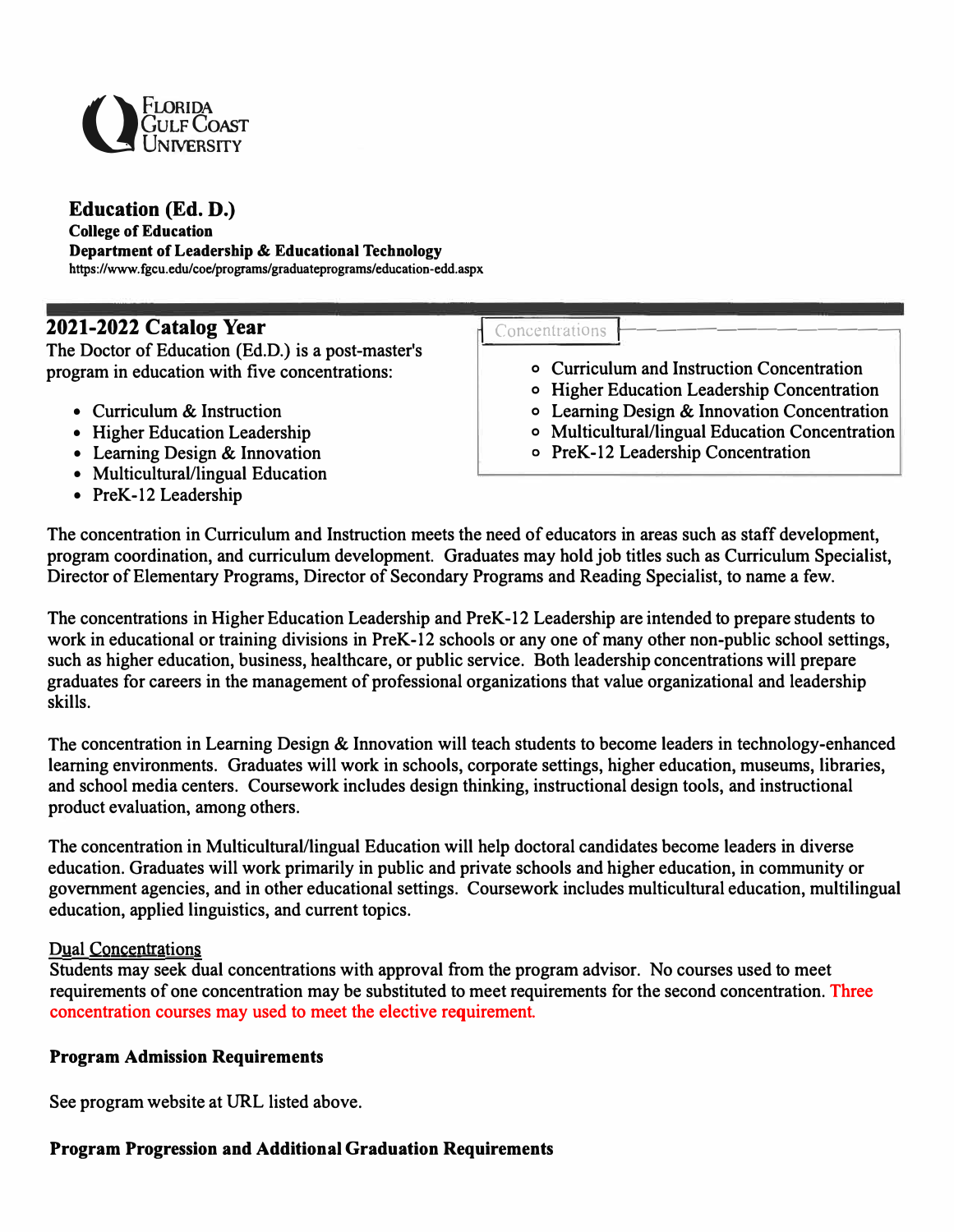Waivers to any of the following requirements require written approval of the Doctoral Admissions and Policy Committee (DAPC).

- A maximum of 12 hours of graduate credits may be applied to the Ed.D. if those credits have not been used to satisfy requirements for a prior graduate degree.
- Overall, at least 69 hours must be taken at FGCU. No substitutions are permitted for the dissertation hours (all dissertation hours must be completed at FGCU).
- Courses used in substitution must be no more than 7 years old upon admission. Candidates must graduate within 8 years of admission.
- Each candidate must complete a residency requirement as a part of his or her program of study. The goal of a residency is to enculturate candidates into the work of the academy. The following three criteria must be met: Candidates must:

(a) Take the required coursework with the cohort during the course of one academic year, including successive fall, spring, and summer semesters AND

(b) Submit a proposal to present at an international, national, state, or regional professional conference under the guidance of an advisor. If the proposal is accepted, the candidate is expected to present the paper OR (c) Participate in a project approved by the advisor; examples include, but are not limited to the following: co-teach a class at FGCU with a faculty member, supervise interns with the assistance of a faculty member. assist a faculty member in developing or redesigning a course, or collaborate with a faculty member on a quantitative or qualitative research project, which could be part of a program evaluation.

- Successful completion of each course with a grade of B or better.
- Accumulated GPA of 3.5 or better prior to taking qualifying exam. Grades for all dissertation and internship courses will be graded satisfactory/unsatisfactory only.
- A qualifying examination is administered to all candidates at the end of their content coursework, as a prerequisite to enrolling in dissertation credits. Students must be matriculated in a three credit hour coursework during the semester in which the exam is administered. This exam determines whether students have an adequate command of knowledge in the field of study, and can organize, apply, and convey that knowledge in writing. Students who fail the exam will have one additional opportunity to retake it. If students fail the second administration they will not advance to doctoral candidacy and will be dismissed from the program at that time by the Doctoral Admissions and Policy Committee (DAPC). Students may appeal the dismissal to DAPC. There is no guarantee that students will be successful in passing the qualifying exam and no guarantee they will be permitted to develop a dissertation unless all of the above requirements are met.
- Candidates should work with their Dissertation Committee to determine the number of dissertation credit hours to enroll in each semester. The minimum is 3 credits per semester. The program coordinator must approve requests to take more than 9 credits per semester.

### **Program Requirements**

### **Required Core Courses (30 credits):**

EDA 7066 Organizational Leadership (3) EDA 7110 UDL in Leadership (3) EDA 7205 Applied Program Evaluation (3) EDF 7416 Quantitative Analysis (3) EDF 7475 Qualitative Rsrch Desg & Anls (3) EDF 7483 Mixed Methods Analysis (3) EDF 7886 Multicultural Education (3) EDG 7017 Reading & Writing for Research (3) EDG 7367 Research Methods Seminar (3) EDG 7925 1st Year Doctoral Colloquium (3)

# Select one of the following (3 credits):

EDA 7940 Internship in Leadership (3) EDG 7940 Internship in Curr and Instr (3)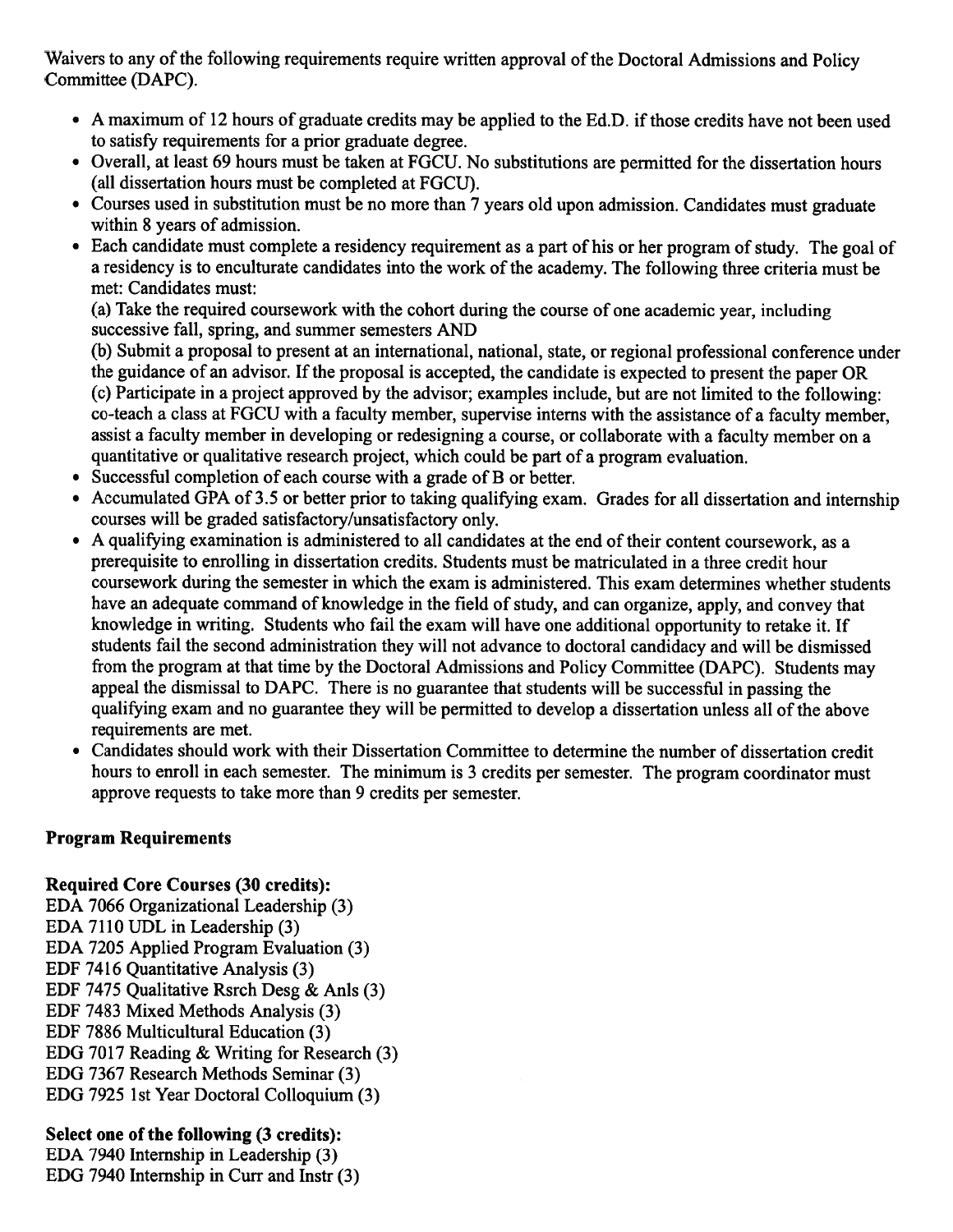#### **Restricted Electives (9 credits)**

Select 9 credits from the following or other courses with prior approval of the program advisor. The following courses are grouped by area of interest.

Research, Assessment & Measurement EDF 6449 Survey Research Design (3) EDA 7204 Program Evaluation (3) EDF 7478 Advanced Qualitative Analysis (3) EDF 7943 Cur Iss Ed Assess Dec Making (3)

**Instructional Technology** EME 6408 Universal Design for Learning (3) **EME 6607 Instructional Program Analysis (3)** EME 6609 Instructional Media Resources (3) EME 6696 Media Ecology (3) EME 6936 Current Trends in Ed Tech (3)

Entrepreneurship ENT 6248 Lead - Promote New Ventures (3) ENT 6441 New Venture Launch (3) ENT 6628 Technology and New Launch (3)

**Higher Education Leadership** EDF 6808 Global Context in Higher Ed. (3) EDH 6041 Higher Education Advising (3) EDH 6042 Helping Skills in Advising (3) EDH 6044 Career Development (3) EDH 6045 Student Development Theory (3) EDH 6635 Org Structure-Higher Ed (3)

Curriculum & Instruction EDG 7362 Advanced Learning Theory (3)

### **Concentration (18 credits)**

Select no more than two of the following concentrations in consultation with the program advisor:

**Curriculum & Instruction Concentration** EDA 7193 Instructional Leadership (3) EDG 7065 Hist Persp Crit Literacies (3) EDG 7221 Curriculum Theory (3) EDG 7286 Curriculum Design Evaluation (3) EDG 7325 Multiple Pedagogies (3) EDG 7635 Curr Persp Exceptionalities (3)

**Higher Education Leadership Concentration** EDA 7281 Education Policy Analysis (3) EDH 6225 Curriculum Develop-Higher Ed (3) EDH 6405 Law & Policy-Higher Ed (3) EDH 6505 Finance in Higher Ed (3) EDH 7065 History/Philosophy-Higher Ed (3) EDH 7367 Contemporary Stud Svces (3)